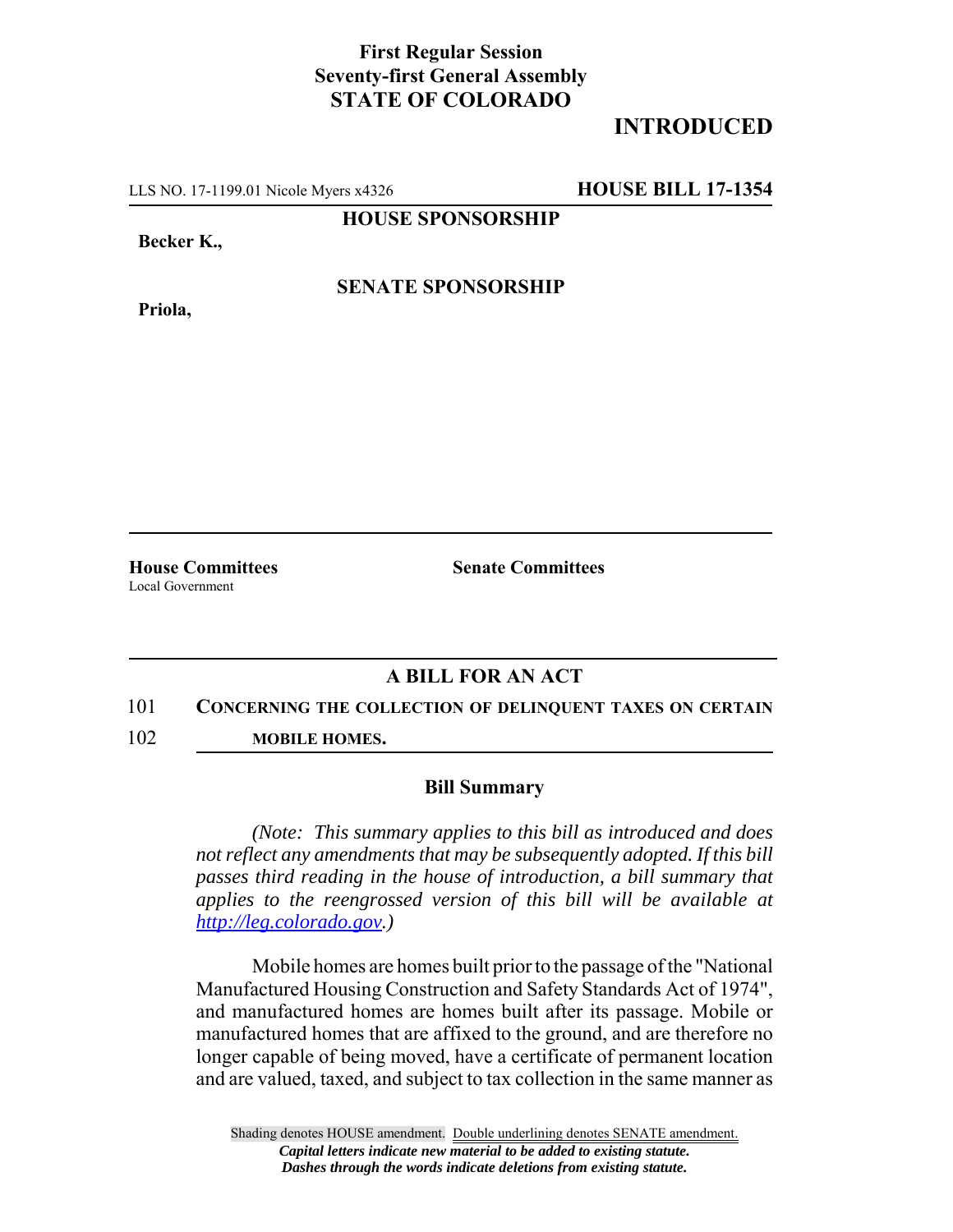all other real property. Mobile or manufactured homes that are not affixed to the ground, and are therefore capable of being moved, have a certificate of title and are valued and taxed as real property but subject to the collection of taxes like personal property.

Current law requires that when taxes are delinquent on personal property, the county treasurer must enforce the collection of delinquent taxes by commencing a court action or by distraining, seizing, and selling the property. This includes mobile or manufactured homes that are not affixed to the ground. The bill modifies the county treasurer's duties in connection with the collection of delinquent taxes on such mobile or manufactured homes that are not affixed to the ground. Specifically, the bill makes the process to enforce the collection of delinquent taxes on mobile or manufactured homes that are not affixed to the ground permissive, and therefore gives the county treasurer more flexibility to enter into partial payment agreements with the owners of such mobile or manufactured homes. The bill authorizes the county treasurer to declare tax liens on mobile or manufactured homes that are not affixed to the ground as county-held to address title deficiencies in conjunction with the collection of taxes. In addition, the bill authorizes the county treasurer to withhold tax liens on mobile or manufactured homes that are not affixed to the ground from being sold to investors.

- 1 *Be it enacted by the General Assembly of the State of Colorado:*
- 
- 2 **SECTION 1.** In Colorado Revised Statutes, 39-10-111, **amend**
- 3 (1)(a), (2), and (7) as follows:
- 4 **39-10-111. Distraint, sale of personal property.** (1) (a) At any 5 time after the first day of October, the treasurer shall enforce collection 6 of delinquent taxes on personal property by commencing a court action 7 for collection or employing a collection agency as provided in section 8 39-10-112 or by distraining, seizing, and selling the property; EXCEPT 9 THAT THIS SECTION DOES NOT APPLY TO THE COLLECTION OF DELINQUENT 10 TAXES ON MOBILE HOMES OR MANUFACTURED HOMES. THE TREASURER 11 SHALL ENFORCE THE COLLECTION OF DELINQUENT TAXES ON MOBILE 12 HOMES OR MANUFACTURED HOMES PURSUANT TO SECTION 39-10-111.5. 13 Whenever a distraint warrant is issued, it shall be served by the sheriff or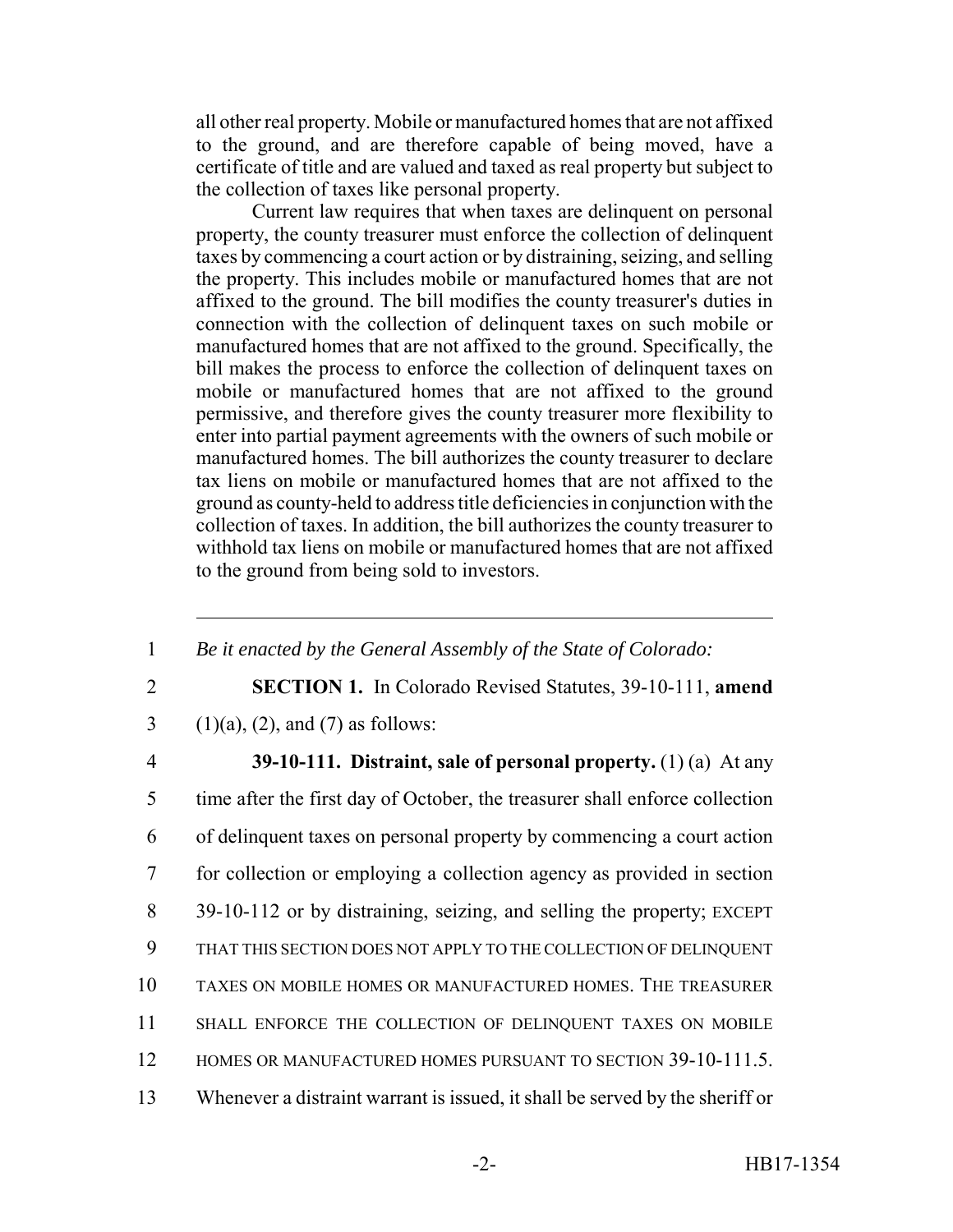a commissioned deputy or, at the discretion of the sheriff, by a private server of process hired for the purpose. Any cost incurred as a result of hiring a private server of process shall be paid by the sheriff's office, and 4 the cost shall not exceed the amount specified in section 30-1-104 (1)(a). C.R.S.

 (2) Whenever any personal property is distrained and seized, the treasurer or his deputy shall make a list of such property and deliver a 8 copy thereof to the owner of such property or to his OR HER agent, and, as 9 to any mobile home, to any lienholder of record, together with a statement of the amount demanded and notice of the time and place fixed for the sale of such property.

 (7) In all cases of sale, the treasurer shall issue a certificate of sale to each purchaser, and such certificate shall be prima facie evidence of 14 the right of the treasurer to make such sale and conclusive evidence of the 15 regularity of the proceedings in conducting and making such sale. Except as provided in subsection (10) of this section with respect to mobile 17 homes, The treasurer's certificate shall transfer to the purchaser all right, title, and interest of the owner in and to the property sold.

 **SECTION 2.** In Colorado Revised Statutes, **add** 39-10-111.5 as follows:

 **39-10-111.5. Distraint - sale - redemption - mobile homes.** 22 (1) THIS SECTION APPLIES TO THE COLLECTION OF DELINQUENT TAXES ON MOBILE HOMES FOR WHICH A CERTIFICATE OF TITLE HAS BEEN ISSUED PURSUANT TO PART 1 OF ARTICLE 29 OF TITLE 38 AND THAT DOES NOT HAVE A CERTIFICATE OF PERMANENT LOCATION PURSUANT TO SECTION 38-29-202. FOR PURPOSES OF THIS SECTION, "MOBILE HOME" INCLUDES A MANUFACTURED HOME.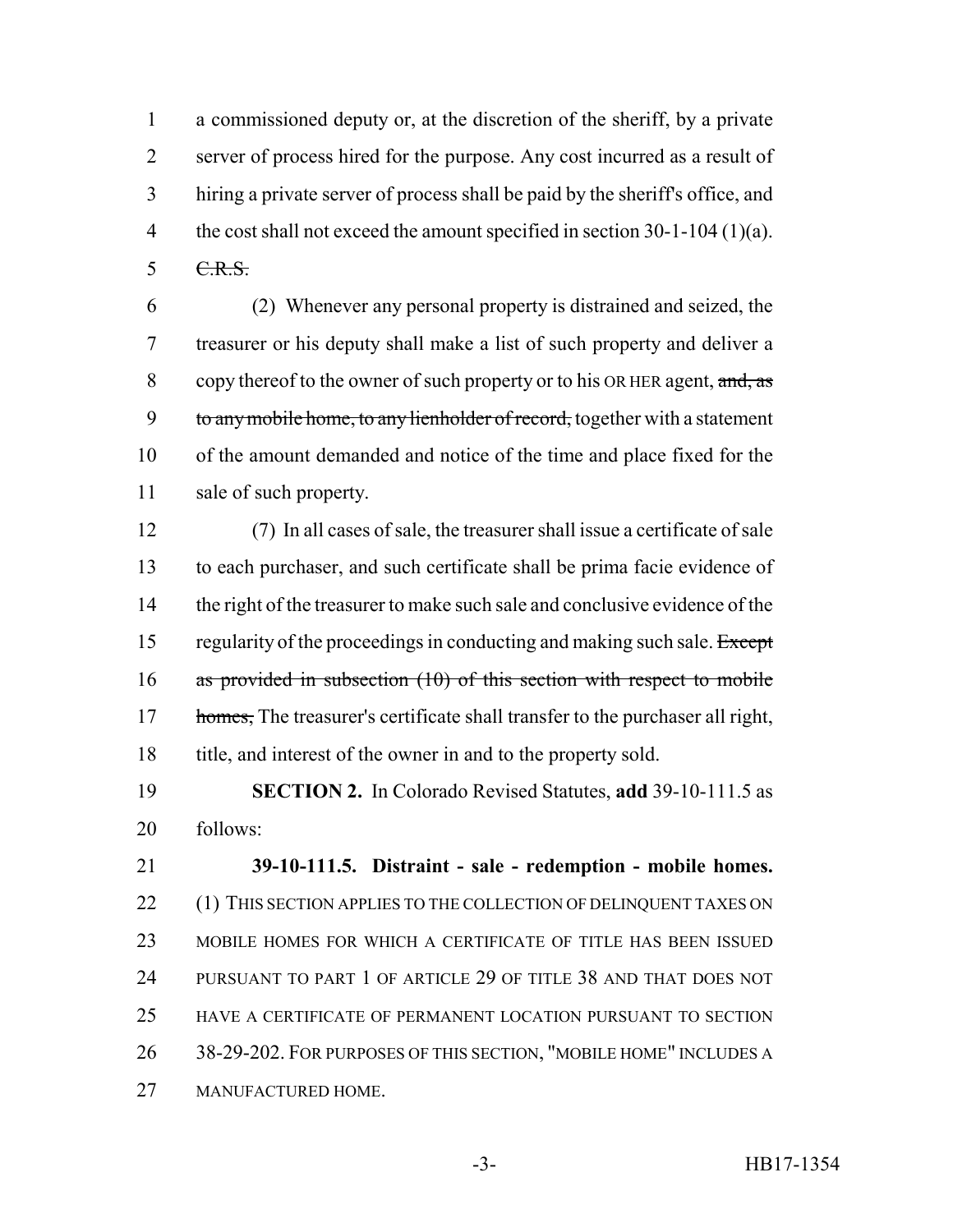(2) (a) AT ANY TIME AFTER THE FIRST DAY OF OCTOBER, THE TREASURER MAY ENFORCE COLLECTION OF DELINQUENT TAXES ON MOBILE HOMES BY COMMENCING A COURT ACTION FOR COLLECTION OR EMPLOYING A COLLECTION AGENCY AS PROVIDED IN SECTION 39-10-112 OR BY DISTRAINING, SEIZING, AND SELLING THE MOBILE HOME.WHENEVER A DISTRAINT WARRANT IS ISSUED, IT SHALL BE SERVED BY THE SHERIFF OR A COMMISSIONED DEPUTY OR, AT THE DISCRETION OF THE SHERIFF, BY A PRIVATE SERVER OF PROCESS HIRED FOR THE PURPOSE. ANY COST INCURRED AS A RESULT OF HIRING A PRIVATE SERVER OF PROCESS SHALL BE PAID BY THE SHERIFF'S OFFICE, AND THE COST SHALL NOT EXCEED THE AMOUNT SPECIFIED IN SECTION 30-1-104 (1)(a).

 (b) WHEN A MOBILE HOME UPON WHICH A DISTRAINT WARRANT HAS BEEN ISSUED OR WHICH IS SUBJECT TO SUCH WARRANT BY REASON OF DELINQUENCY HAS BEEN REMOVED TO ANOTHER COUNTY IN THE STATE, THE TREASURER OF THE COUNTY LEVYING THE TAX SHALL ISSUE A CERTIFICATE TO THE TREASURER OF THE COUNTY TO WHICH THE MOBILE HOME HAS BEEN REMOVED, RECITING THE AMOUNT OF TAXES AND DELINQUENT INTEREST UNPAID AND A DESCRIPTION OF THE MOBILE HOME TO BE DISTRAINED.

 (c) THE TREASURER RECEIVING SUCH CERTIFICATE SHALL PROCEED TO DISTRAIN, SEIZE, AND SELL SUCH MOBILE HOME IN THE SAME MANNER AS IF IT WERE ORIGINALLY TAXED IN HIS OR HER COUNTY AND IF THE TREASURER PROCEEDS, HE OR SHE SHALL REMIT THE NET PROCEEDS, AFTER PAYMENT OF ANY SHERIFF'S FEES AND OTHER COSTS OF SEIZURE AND SALE, TO THE TREASURER WHO CERTIFIED THE DELINQUENCY.

 (3) WHENEVER A MOBILE HOME IS DISTRAINED AND SEIZED, THE TREASURER, THE TREASURER'S DEPUTY, OR AN AUTHORIZED AGENT OF THE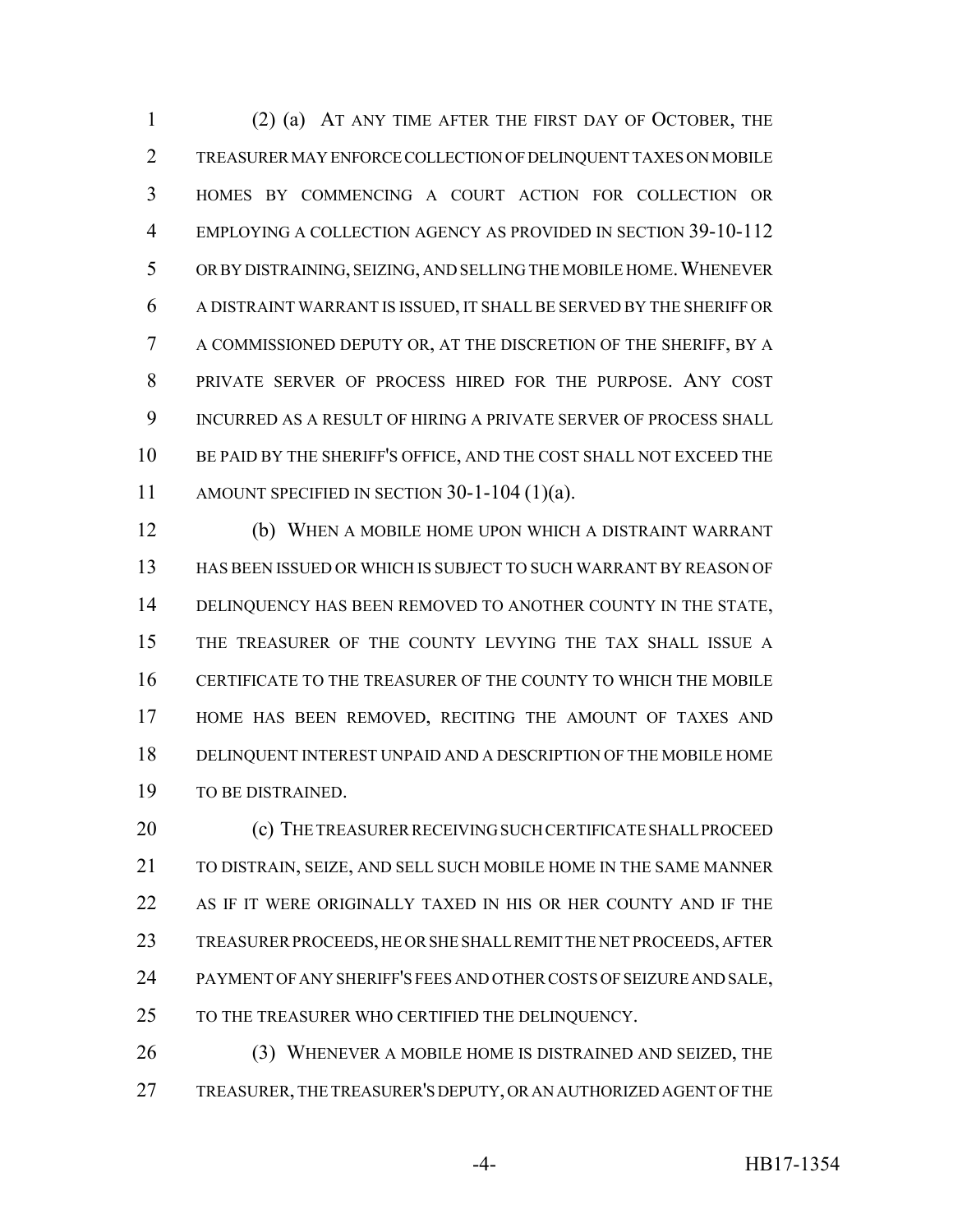TREASURER SHALL DELIVER TO THE OWNER OF THE MOBILE HOME OR TO HIS OR HER AGENT, AND TO ANY LIENHOLDER OF RECORD, A STATEMENT OF THE AMOUNT DEMANDED AND NOTICE OF THE TIME AND PLACE FIXED FOR THE SALE OF THE MOBILE HOME.

 (4) THE TREASURER, IN HIS OR HER DISCRETION, MAY SELL TAX LIENS ON MOBILE HOMES OR MAY STRIKE OFF TO THE COUNTY THE TAX LIENS BY DECLARING THEM COUNTY-HELD. IF A TAX LIEN ON A MOBILE HOME WILL BE SOLD, THE SALE SHALL BE IN ACCORDANCE WITH ARTICLE 11 OF THIS TITLE 39.

 (5) REDEMPTIONS OF MOBILE HOMES SHALL BE IN ACCORDANCE WITH ARTICLE 12 OF THIS TITLE 39; EXCEPT THAT, AT THE DISCRETION OF THE TREASURER, LIENS ON MOBILE HOMES MAY BE WITHHELD FROM SALES TO INVESTORS.

 (6) (a) (I) A MOBILE HOME THAT IS LOCATED ON LEASED LAND OR OTHER LAND NOT OWNED BY THE OWNER OF THE MOBILE HOME, INCLUDING, BUT NOT LIMITED TO, LAND THAT WAS PREVIOUSLY OWNED BY THE OWNER OF THE MOBILE HOME AND THE OWNERSHIP OF WHICH WAS SUBSEQUENTLY ACQUIRED BY FORECLOSURE, AND THAT IS SOLD UNDER THE PROVISIONS OF THIS SECTION MAY BE REDEEMED BY THE OWNER THEREOF WITHIN ONE YEAR AFTER THE DATE OF THE SALE UPON PAYMENT 21 TO THE TREASURER OF THE PROCEEDS OF THE SALE, INTEREST ON SUCH AMOUNT AT THE RATE THAT IS DETERMINED PURSUANT TO SECTION 39-12-103 (3), AND ALL TAXES DUE AND PAYABLE ON THE MOBILE HOME 24 SUBSEQUENT TO THE TAX SALE, EXCEPT AS PROVIDED IN SUBSECTION (7) OF THIS SECTION.

**(II) A MOBILE HOME THAT IS LOCATED ON LAND OWNED BY THE** OWNER OF A MOBILE HOME AND THAT IS SOLD UNDER THE PROVISIONS OF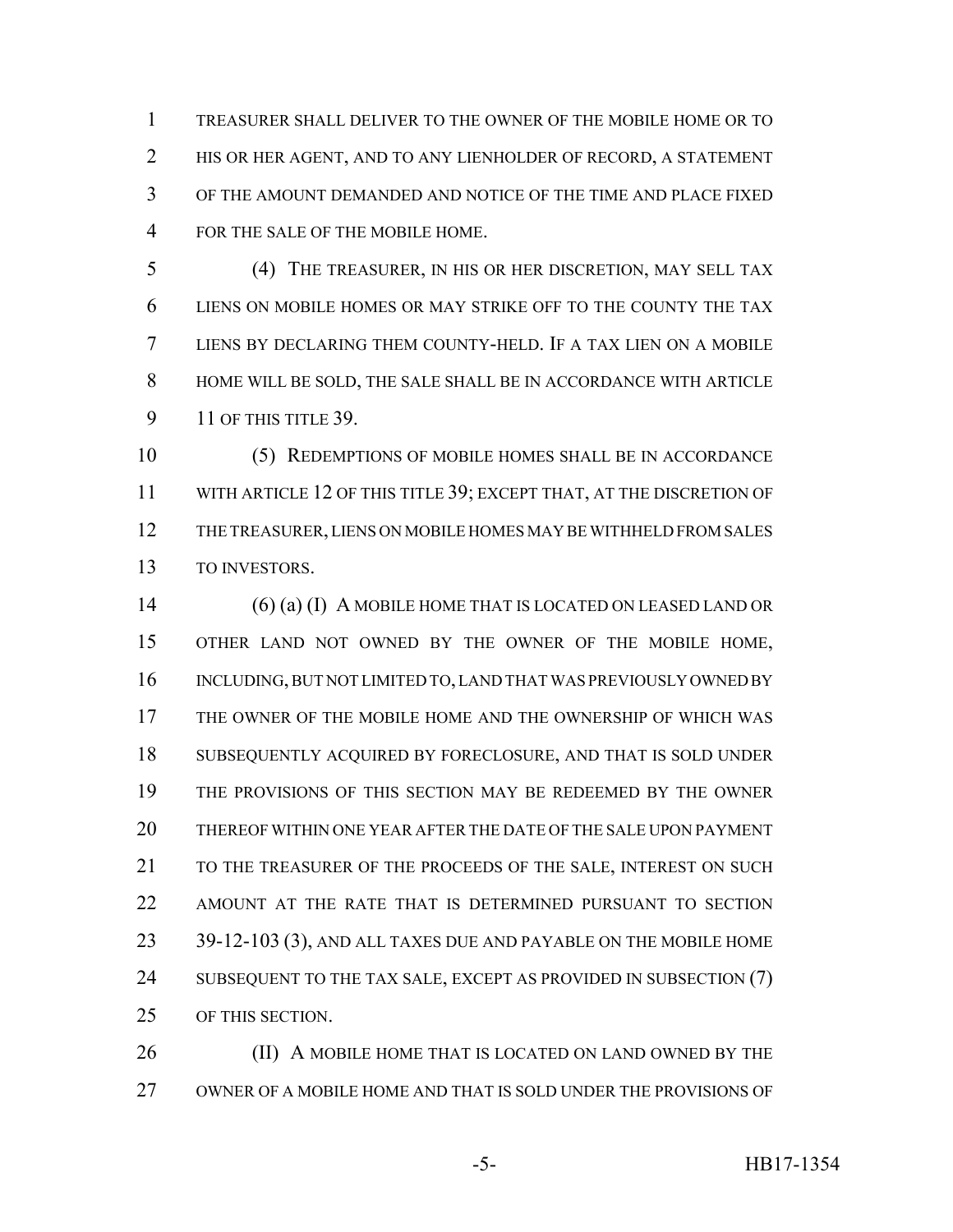THIS SECTION MAY BE REDEEMED BY THE OWNER THEREOF WITHIN THREE YEARS AFTER THE DATE OF THE SALE UPON PAYMENT TO THE TREASURER OF THE PROCEEDS OF THE SALE, INTEREST ON SUCH AMOUNT AT THE RATE THAT IS DETERMINED PURSUANT TO SECTION 39-12-103 (3), AND ALL TAXES DUE AND PAYABLE ON THE MOBILE HOME SUBSEQUENT TO THE TAX SALE, EXCEPT AS PROVIDED IN SUBSECTION (7) OF THIS SECTION.

 (b) THE TREASURER SHALL RETURN THE PROCEEDS OF THE SALE, INTEREST, AND ALL TAXES DUE AND PAYABLE ON THE MOBILE HOME SUBSEQUENT TO THE TAX SALE TO THE PURCHASER OR LAWFUL HOLDER OF THE CERTIFICATE OF SALE. ON OR BEFORE THIRTY DAYS PRIOR TO THE CLOSE OF THE REDEMPTION PERIOD, THE TREASURER SHALL NOTIFY THE OWNER OF THE MOBILE HOME AND ANY LIENHOLDER OF RECORD IN THE DEPARTMENT OF REVENUE AND SECRETARY OF STATE, BY PERSONAL DELIVERY OR BY CERTIFIED OR REGISTERED MAIL TO HIS OR HER LAST-KNOWN ADDRESS, THAT A TREASURER'S CERTIFICATE OF OWNERSHIP FOR THE MOBILE HOME MAY BE ISSUED TO THE PURCHASER OR LAWFUL HOLDER OF THE CERTIFICATE OF SALE AT THE CLOSE OF THE REDEMPTION PERIOD UNLESS SUCH PAYMENT IS MADE. UPON REDEMPTION, THE TREASURER SHALL NOTIFY THE DEPARTMENT OF REVENUE THAT REDEMPTION HAS BEEN MADE AND THEREAFTER RELEASE THE TAX SALE LIEN FILED AGAINST THE MOBILE HOME.

**(c)** IF THE OWNER HAS NOT EXERCISED HIS OR HER RIGHT OF REDEMPTION AND AFTER THE CLOSE OF THE REDEMPTION PERIOD, THE PURCHASER OR LAWFUL HOLDER OF THE CERTIFICATE OF SALE MAY APPLY TO THE TREASURER FOR A TREASURER'S CERTIFICATE OF OWNERSHIP FOR 26 THE MOBILE HOME. UPON RECEIPT OF SUCH APPLICATION, THE TREASURER SHALL ISSUE A TREASURER'S CERTIFICATE OF OWNERSHIP TO SUCH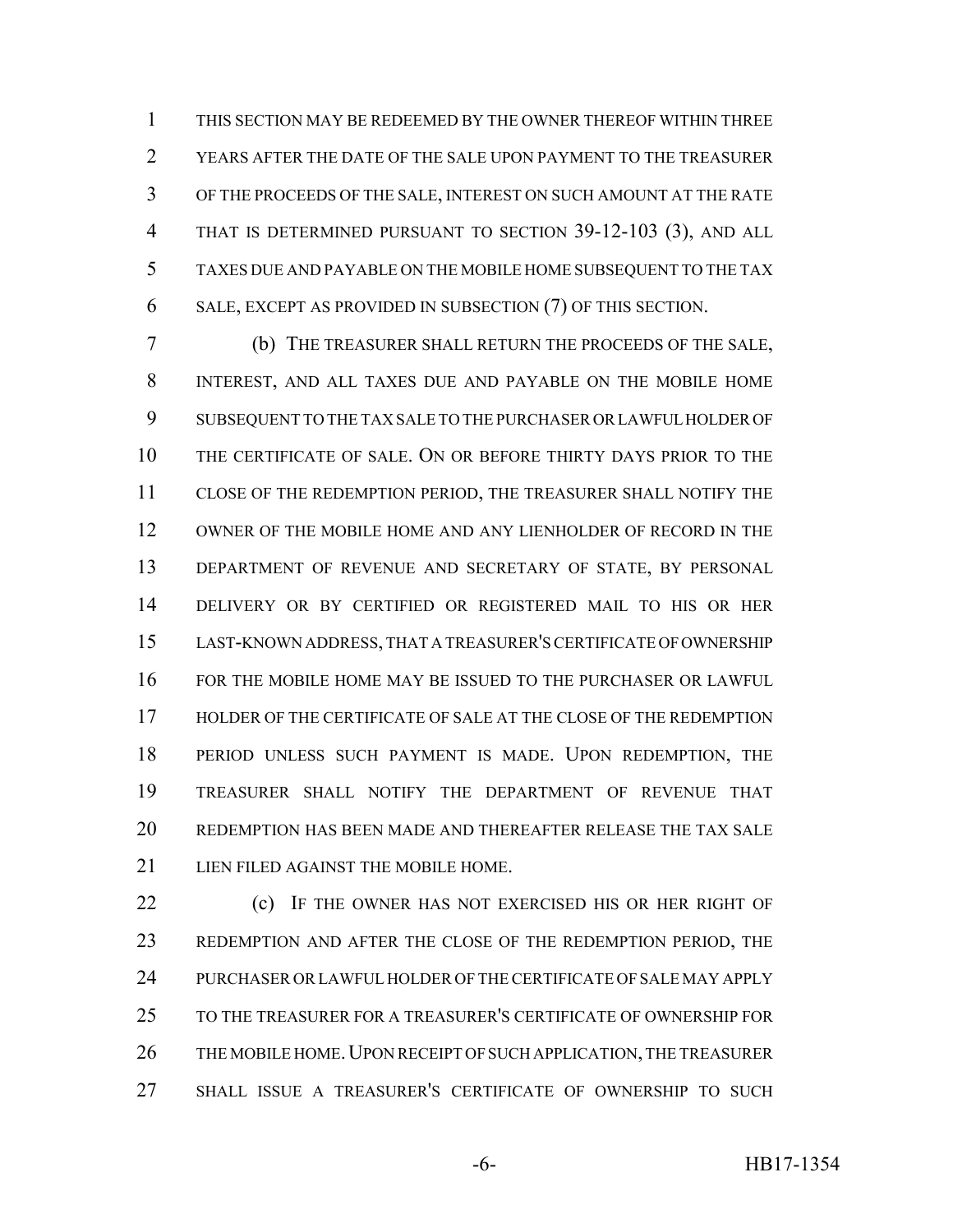PURCHASER OR HOLDER, AND SUCH CERTIFICATE OF OWNERSHIP SHALL TRANSFER TO HIM OR HER ALL RIGHT, TITLE, AND INTEREST IN AND TO THE MOBILE HOME. SUCH CERTIFICATE OF OWNERSHIP SHALL, UPON APPLICATION, ENTITLE THE PURCHASER OR HOLDER THEREOF TO A CERTIFICATE OF TITLE TO BE ISSUED AND FILED PURSUANT TO PART 1 OF ARTICLE 6 OF TITLE 42.

 (d) ANY SURPLUS OF THE SALE PROCEEDS OVER AND ABOVE THE TAXES, DELINQUENT INTEREST, AND COSTS OF MAKING THE SEIZURE AND ADVERTISING THE SALE OF A MOBILE HOME SHALL BE CREDITED TO THE COUNTY GENERAL FUND, AND A WRITTEN ACCOUNT OF THE SALE SHALL BE FURNISHED TO THE OWNER.

 (7) WHERE A MOBILE HOME HAS BEEN DECLARED TO BE PURCHASED BY THE COUNTY AT THE TAX SALE AND WHERE THE ACTUAL VALUE OF THE MOBILE HOME AS SHOWN ON THE ASSESSMENT ROLL HAS BEEN DETERMINED BY THE ASSESSOR TO BE LESS THAN ONE THOUSAND DOLLARS, THE REDEMPTION PERIOD FOR SUCH MOBILE HOME SHALL BE SIXTY DAYS. THE ASSESSOR'S DETERMINATION OF VALUE SHALL BE DEEMED ACCURATE ABSENT A SHOWING OF NEGLIGENCE ON THE PART OF THE ASSESSOR. ON OR BEFORE TEN DAYS PRIOR TO THE CLOSE OF THE REDEMPTION PERIOD, THE TREASURER SHALL NOTIFY THE OWNER OF THE MOBILE HOME AND ANY LIENHOLDER OF RECORD IN THE DEPARTMENT OF REVENUE AND SECRETARY OF STATE, BY PERSONAL DELIVERY OR BY CERTIFIED OR REGISTERED MAIL TO THE LAST-KNOWN ADDRESS, THAT THE MOBILE HOME SHALL BE DECLARED CONDEMNED AND SHALL BE DISPOSED OF AT THE END OF THE REDEMPTION PERIOD. THE TREASURER HAS THE AUTHORITY TO SO DECLARE A MOBILE HOME CONDEMNED AFTER THE REDEMPTION PERIOD HAS TERMINATED. AFTER THE TITLED MOBILE HOME